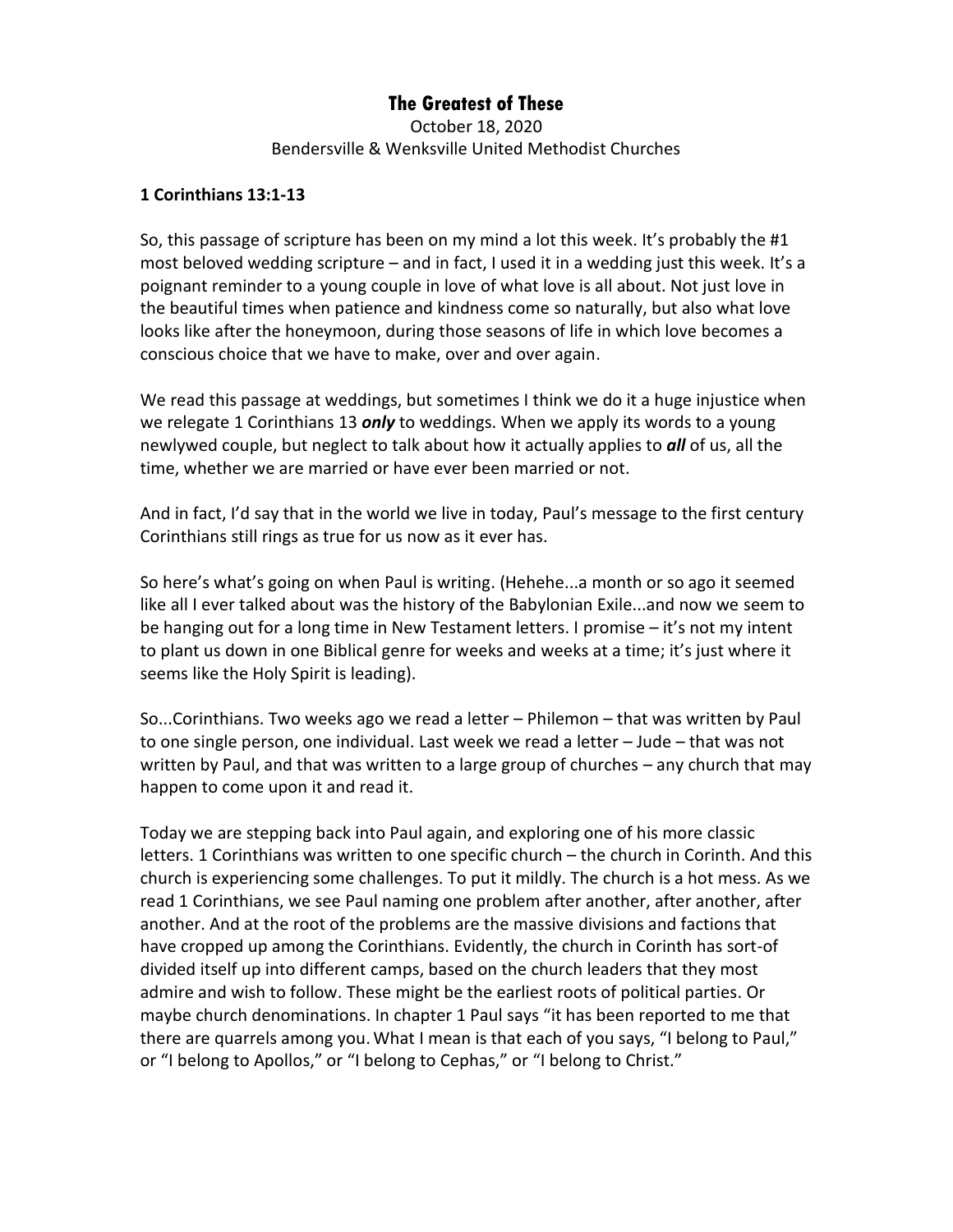"I belong to the United Methodist Church. I belong to the Lutheran Church. I belong to the Catholic Church. I belong to the Mennonite church."

"I belong to the Democratic Party. I belong to the Republican Party. I am a Libertarian. I am an Independent."

"Has Christ been divided?" He then goes on to say "I thank God that I baptized none of you!" Well…maybe I baptized a couple of you. But that's not the point! Here's the point: These leaders that you are rallying behind and aligning yourselves behind and dividing yourselves on the basis of, these leaders are great people, but they're not God. They didn't die for your sins. You've taken your focus off of the cross of Christ and decided instead to focus on petty things. Teeny, tiny little petty differences that really don't mean that much in the grand scheme of things, but you've blown these differences of opinion out of proportion and made them the absolute biggest things in the world and then decided that you can't live with each other or eat together at the same table or worship together or think of anything nice to say about one another. And instead you've reverted to namecalling, and demonizing one another, and pitting yourselves against one another and refusing to work together on anything.

## Sound at all familiar, friends?

Paul draws the comparison between the Corinthian church and a person who keeps trying to cut off his own limbs. "The differences among you are *good*," Paul is trying to say to them. You *need* differences to see the whole picture. Just like a hand, and a foot, and an eye, and an ear do not all serve the same function, and the body would be incomplete without all of them, we as people, as beloved parts of the body of Christ, do not all have to look alike or believe alike or think alike or vote alike to serve the purpose that God has created us for. And in fact, without *all* of our differing perspectives we only see the tiniest little glimpse of the picture.

It's like the Indian folk tale of the blind men and the elephant:

Long ago six old men lived in a village in India. Each was born blind. The other villagers loved the old men and kept them away from harm. Since the blind men could not see the world for themselves, they had to imagine many of its wonders. They listened carefully to the stories told by travelers to learn what they could about life outside the village.

The men were curious about many of the stories they heard, but they were most curious about elephants. They were told that elephants could trample forests, carry huge burdens, and frighten young and old with their loud trumpet calls. But they also knew that the princess rode an elephant when she traveled in her father's kingdom. Why would the king let his daughter get near such a dangerous creature?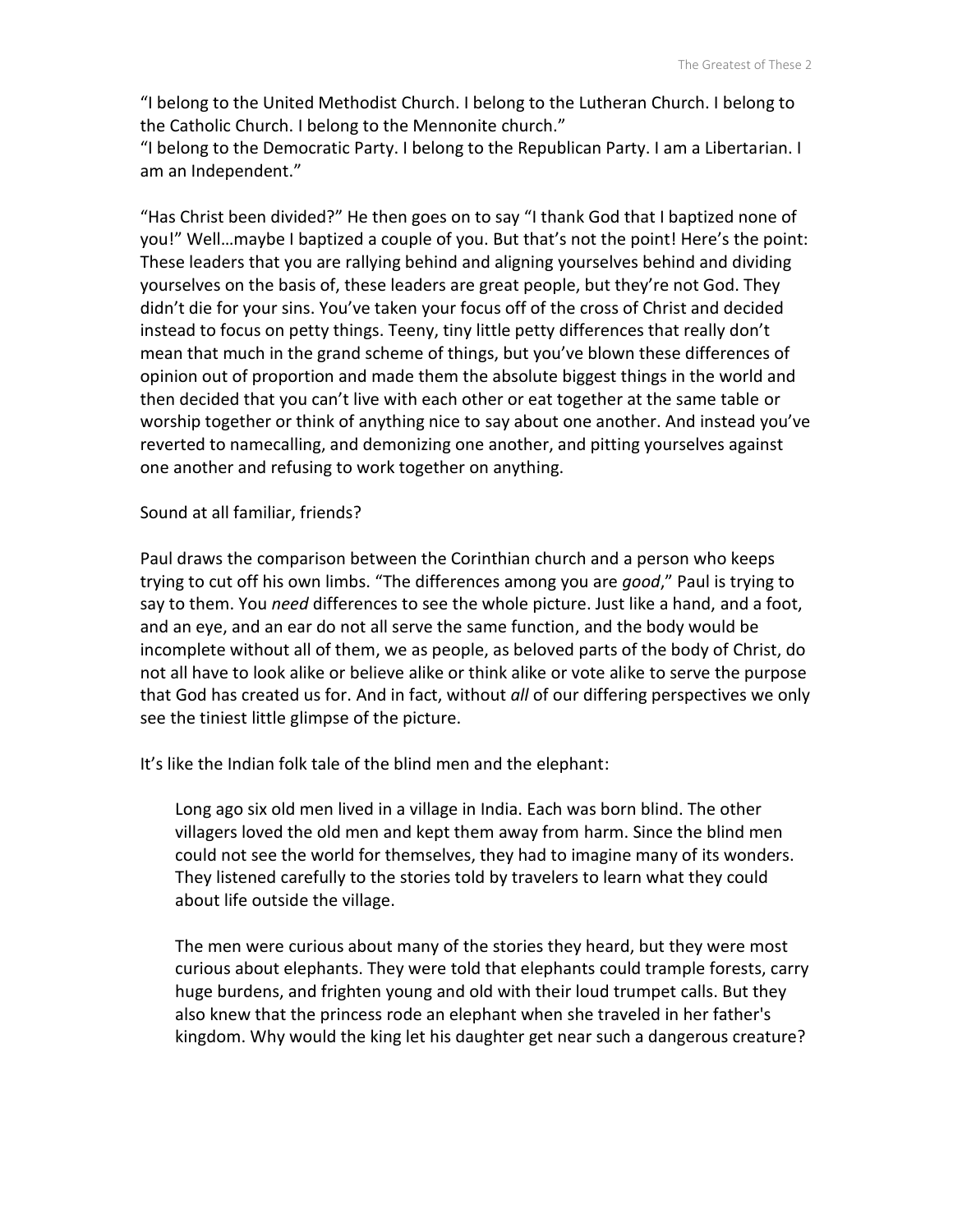It so happened one morning that an elephant was led down the road where they stood. When they were told that the great beast was before them, they asked the driver to let him stop so that they might see him.

Of course they could not see him with their eyes; but they thought that by touching him they could learn just what kind of animal he was. Was he strong? Frightening? Magical? Or gentle? Was he dangerous, or was he kind? Now they would know, once and for all.

The first one put his hand on the elephant's side. "Well, well!" he said, "now I know all about this beast. He smooth and solid, like a wall."

The second felt the elephant's tusk. "My brother," he said, "you are mistaken. He is not at all like a wall. This creature is as sharp and deadly as a spear."

The third took hold of the elephant's trunk, and then recoiled. "Both of you are wrong," he said, still shaking. "Anybody who knows anything can see that this elephant is like a giant snake."

The fourth reached out his arms, and grasped one of the elephant's legs. "Oh, how blind you are!" he said. "It is very plain to me that he is round and tall like a strong and sturdy tree."

The fifth was a very tall man, and he chanced to take hold of the elephant's ear. "This beast is not like any of the things that you name," he said. "He is like a huge fan. Or maybe, like a magic carpet that can fly over mountains and treetops. "

The sixth was the blindest of them all, and it was some time before he could even find the elephant. At last he seized the animal's tail. "O foolish fellows!" he cried. "Every one of you has lost your senses. This elephant is not like a wall, or a spear, or a snake, or a tree; or a carpet. Any man with a particle of sense can see that this is nothing more than a piece of old rope! Dangerous, indeed, he scoffed. Someone is playing a trick on us."

Then the elephant moved on, and the six blind men sat by the roadside all day, and argued about him. Each believed that he knew just how the animal looked; and each called the others hard names because they did not agree with him.

Blind men like these are who 1 Corinthians 13 is written for.  $21<sup>st</sup>$  Century American Christians are who it was written for. Not for two people who are in love and passionately committing their lives to each other. It's written to a group of people who have grown to hate one another; who can't get along; who try to cut one another off and cut each other out and dismiss and disregard one another and who try to play these stupid political games with one another and can't see eye-to-eye on much of *anything*. It's written to a community of people who are crumbling – who are in chaos and turmoil